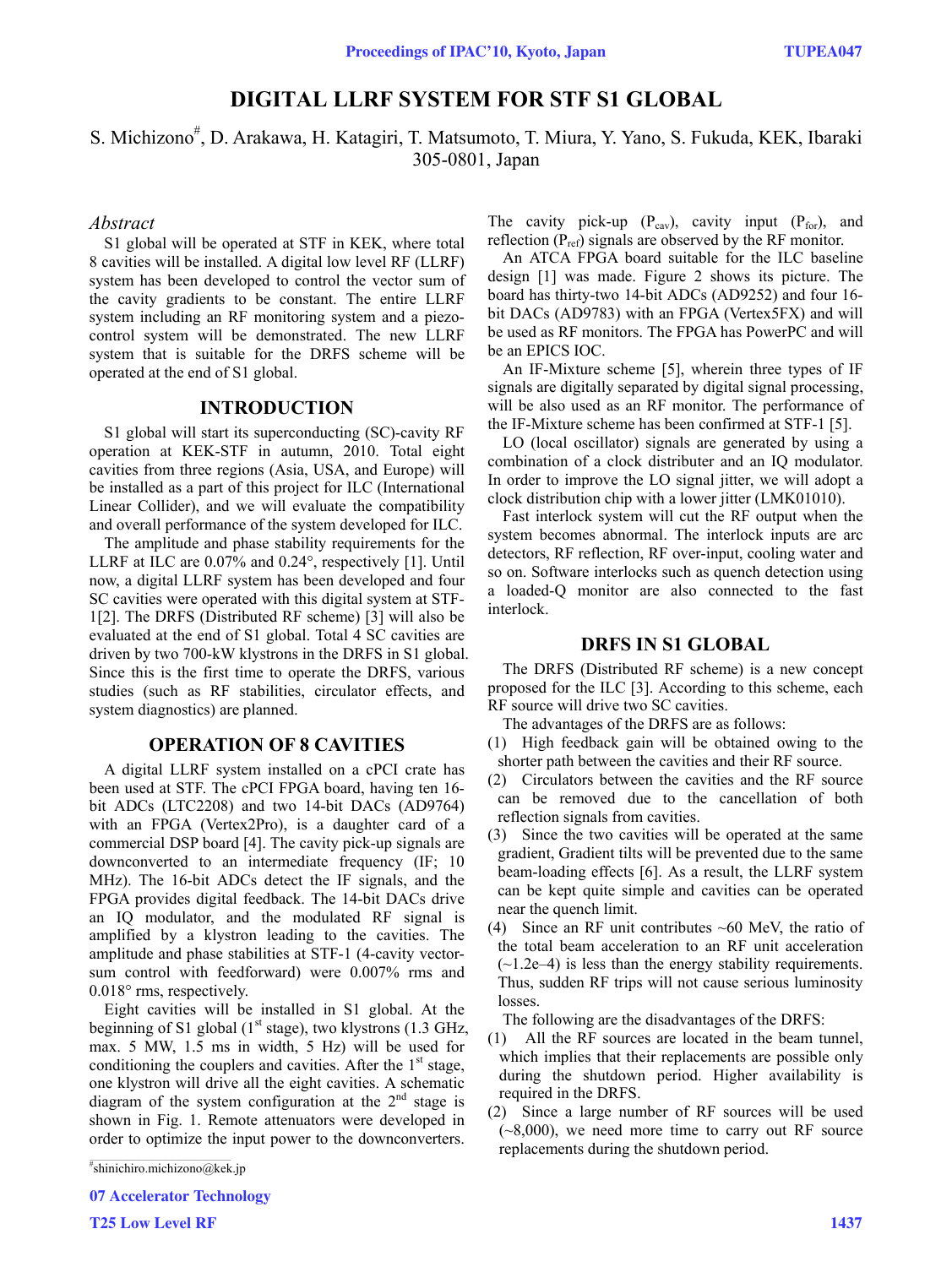

Figure 1: Schematic diagram of the LLRF system configuration at stage 2 in S1 global where 8 cavities will be driven by a 5-MW klystron. DRFS (stage 3) will use the same rf monitors, although the main feedback system will be micro-TCA located in the tunnel.

In the  $3<sup>rd</sup>$  stage of S1 global, we will drive two DRFS units in the beam tunnel and conduct some preliminary studies.

A micro-TCA digital LLRF system will be used in the DRFS in S1 global. It has been first developed for cERL in KEK [7]. An AMC FPGA card has four 16-bit ADCs (LTC2208) and four 16-bit DACs (AD9783) with an FPGA (Vertex5FX). The board is an EPICS IOC [8]. Figure 3 shows its photograph. In the DRFS in S1 global, four cavities will be driven by two klystrons. In order to reduce the replacement time from that required for an 8 cavity system (stage 2) to the one required for the DRFS (stage 3), the RF monitors keep the configuration unchanged. Only the digital feedback (micro-TCA) system and the fast interlock will be installed in the tunnel.



Figure 2: Photograph of the newly developed ATCA FPGA board. Figure 3: Photograph of the AMC FPGA board.

The fast interlock system (Figure4) is based on the J-PARC MR system and cERL [7]. It is also an EPICS IOC.

# **SOFTWARE DEVELOPMENT**

All the digital LLRF equipments are EPICS IOCs. Waveforms such as those of the cavity gradient and forward and reflection signals will be available. Detuning and the loaded Q value of each cavity will be calculated in cPCI or uTCA (feedback controller) from the decay curve after an RF source is switched off. The Q values are used as the quench detector. Cavity detuning will be dynamically compensated by piezo controllers. The Piezo controllers are also EPICS IOCs. A klystron field regulator is also implemented inside the FPGA, particularly for coupler conditioning, as shown in Fig.1.



07 Accelerator Technology T25 Low Level RF